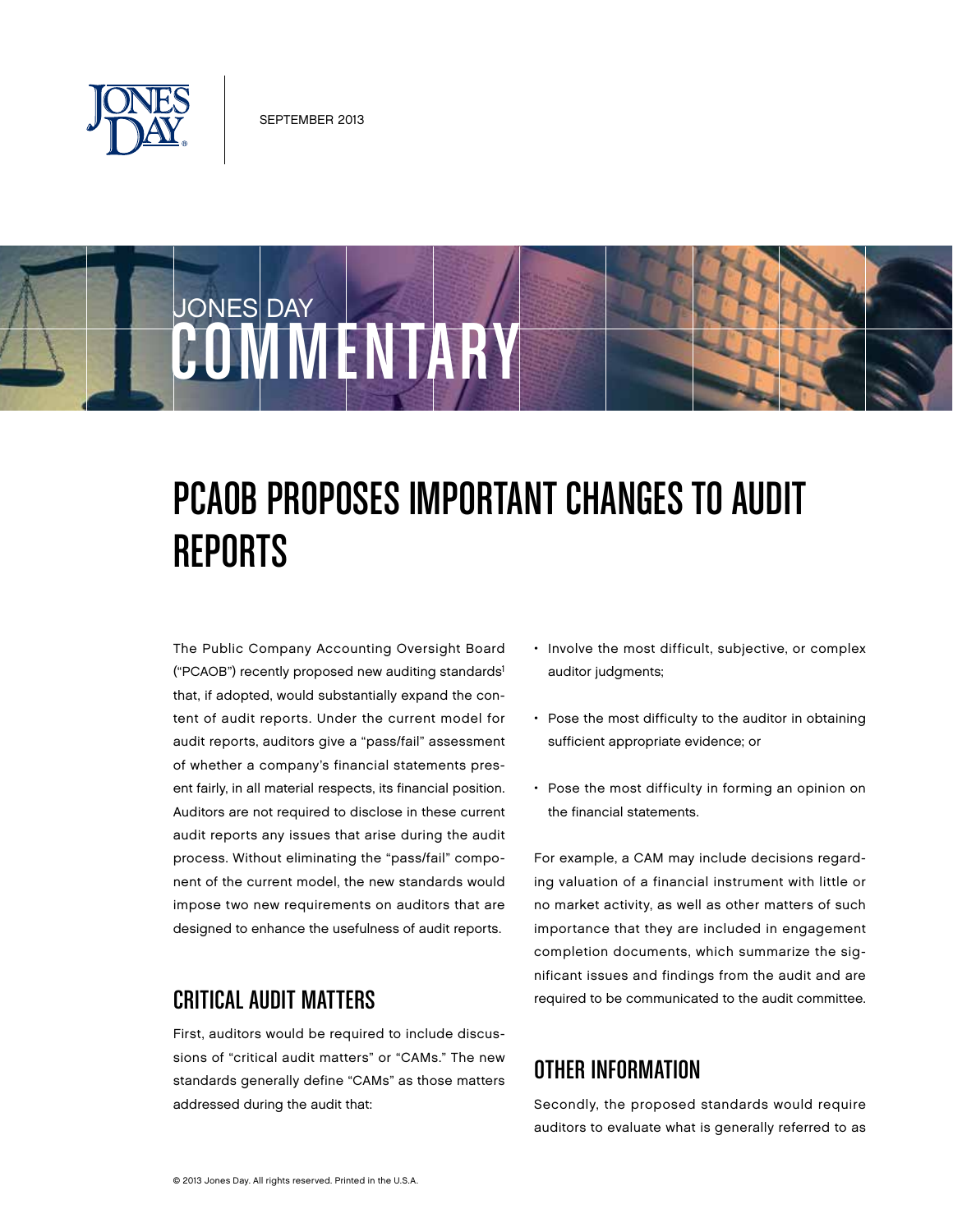"other information." "Other information" is information presented in a company's annual report outside of the audited financial statements (such as subjective analysis contained in a company's MD&A). The auditor would be required to discuss with management, and then with the audit committee, any concerns the auditor has regarding the consistency between a company's other information and its financial statements. An auditor would also be required to disclose the results of this review in its report.

#### Initial Reactions

Although some investors and other interested parties have expressed receptiveness to enhancing auditor reporting, reactions to the specific alternatives proposed by the PCAOB have been mixed.

Reporting companies, in particular, have criticized the proposed standards for a number of reasons. Foremost, companies have argued that the proposed enhancements would lead to substantially increased fees for audit services and that these higher fees may not be justified by the benefits to investors of the additional disclosure. In addition, companies are concerned about disclosing the auditor's analyses and judgments in one of a company's primary communications with shareholders—the annual report. Because these types of discussions have historically been provided by management on behalf of the company, there is a concern that the additional disclosure could lead to confusion as to whether management or a company's auditors are responsible for speaking for the company on these matters. At least one government agency, the Government Accountability Office, and even some members of the PCAOB have expressed similar concerns about blurring the lines between auditors and the companies they serve.

Auditors are focused on potential increased litigation risk. A requirement that auditors disclose their subjective analysis in companies' annual reports could subject auditors to liability in areas in which they currently have limited exposure, including under the anti-fraud provisions of the federal securities laws. Auditors have characterized this as an unfair allocation of responsibility because they, unlike management, are professionally trained in accounting instead of business operations and are not necessarily skilled in analyzing trends and uncertainties affecting a business's operating results.

Furthermore, under current auditing standards, auditors function as companies' partners in ensuring the accuracy of financial information. Auditors have expressed concerns that the proposed standards could impair transparency and openness in discussion between the auditor, audit committee, and management. If the content of their communications during the audit is required to be disclosed, company personnel may avoid enlisting the assistance of auditors when addressing complex financial questions. As a result, the proposed standards could have an unintended negative effect on audit quality.

In contrast to reporting companies and auditing firms, institutional investors have generally responded favorably to the PCAOB's proposals to enhance audit reports. Nonetheless, institutional investors remain concerned about the potential cost the proposals could impose on companies.

# Comment Period; Expectations

The public comment period for the proposed standards is scheduled to end on December 11, 2013. Given the proposed standards' wide-ranging impact on the audit process, and the initial reactions of many companies and audit firms, we anticipate that the comment period will be extended. As a result of the initial reactions and the anticipated high volume of comments regarding the proposals, it is likely that any new standards will not be in the form currently proposed.